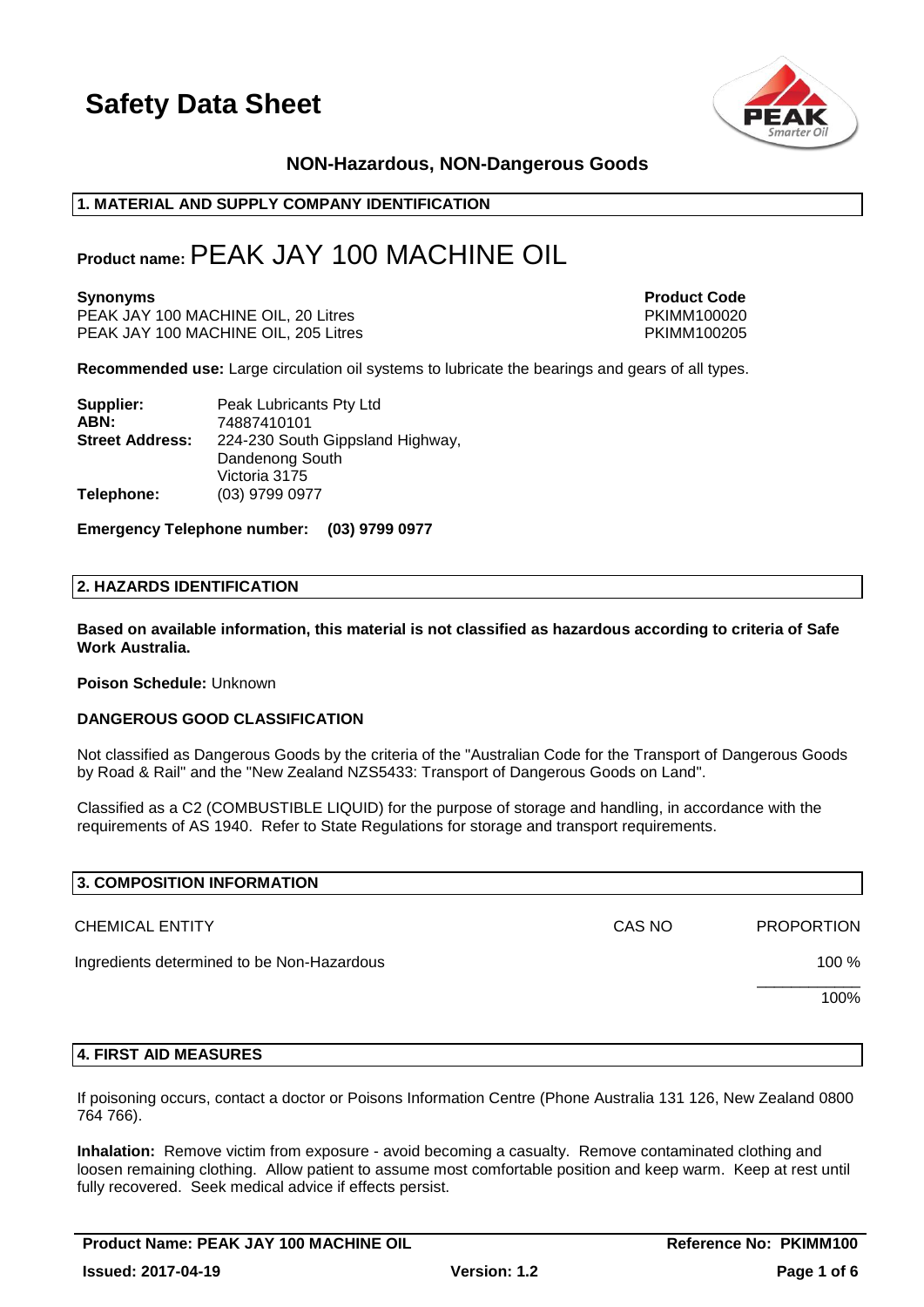

**Skin Contact:** If skin or hair contact occurs, remove contaminated clothing and flush skin and hair with running water. If swelling, redness, blistering or irritation occurs seek medical assistance.

**Eye contact:** If in eyes wash out immediately with water. In all cases of eye contamination it is a sensible precaution to seek medical advice.

**Ingestion:** Rinse mouth with water. If swallowed, do NOT induce vomiting. Give a glass of water to drink. Never give anything by the mouth to an unconscious patient. If vomiting occurs give further water. Seek medical advice.

**PPE for First Aiders:** Wear safety shoes, overalls, gloves, safety glasses. Available information suggests that gloves made from nitrile rubber should be suitable for intermittent contact. However, due to variations in glove construction and local conditions, the user should make a final assessment. Always wash hands before smoking, eating, drinking or using the toilet. Wash contaminated clothing and other protective equipment before storing or re-using.

**Notes to physician:** Treat symptomatically.

# **5. FIRE FIGHTING MEASURES**

**Hazchem Code:** Not applicable.

**Suitable extinguishing media:** If material is involved in a fire use water fog (or if unavailable fine water spray), alcohol resistant foam, standard foam, dry agent (carbon dioxide, dry chemical powder).

**Specific hazards:** Combustible liquid.

**Fire fighting further advice:** On burning or decomposing may emit toxic fumes. Fire fighters to wear selfcontained breathing apparatus and suitable protective clothing if risk of exposure to vapour or products of combustion or decomposition.

# **6. ACCIDENTAL RELEASE MEASURES**

# **SMALL SPILLS**

Wear protective equipment to prevent skin and eye contamination. Avoid inhalation of vapours or dust. Wipe up with absorbent (clean rag or paper towels). Collect and seal in properly labelled containers or drums for disposal.

# **LARGE SPILLS**

Clear area of all unprotected personnel. Slippery when spilt. Avoid accidents, clean up immediately. Wear protective equipment to prevent skin and eye contamination and the inhalation of vapours. Work up wind or increase ventilation. Contain - prevent run off into drains and waterways. Use absorbent (soil, sand or other inert material). Collect and seal in properly labelled containers or drums for disposal. If contamination of crops, sewers or waterways has occurred advise local emergency services.

# **Dangerous Goods - Initial Emergency Response Guide No:** Not applicable

# **7. HANDLING AND STORAGE**

**Handling:** Avoid eye contact and repeated or prolonged skin contact. Avoid inhalation of vapour, mist or aerosols.

**Storage:** Store in a cool, dry, well-ventilated place and out of direct sunlight. Store away from foodstuffs. Store away from incompatible materials described in Section 10. Store away from sources of heat and/or ignition. Keep container standing upright. Keep containers closed when not in use - check regularly for leaks.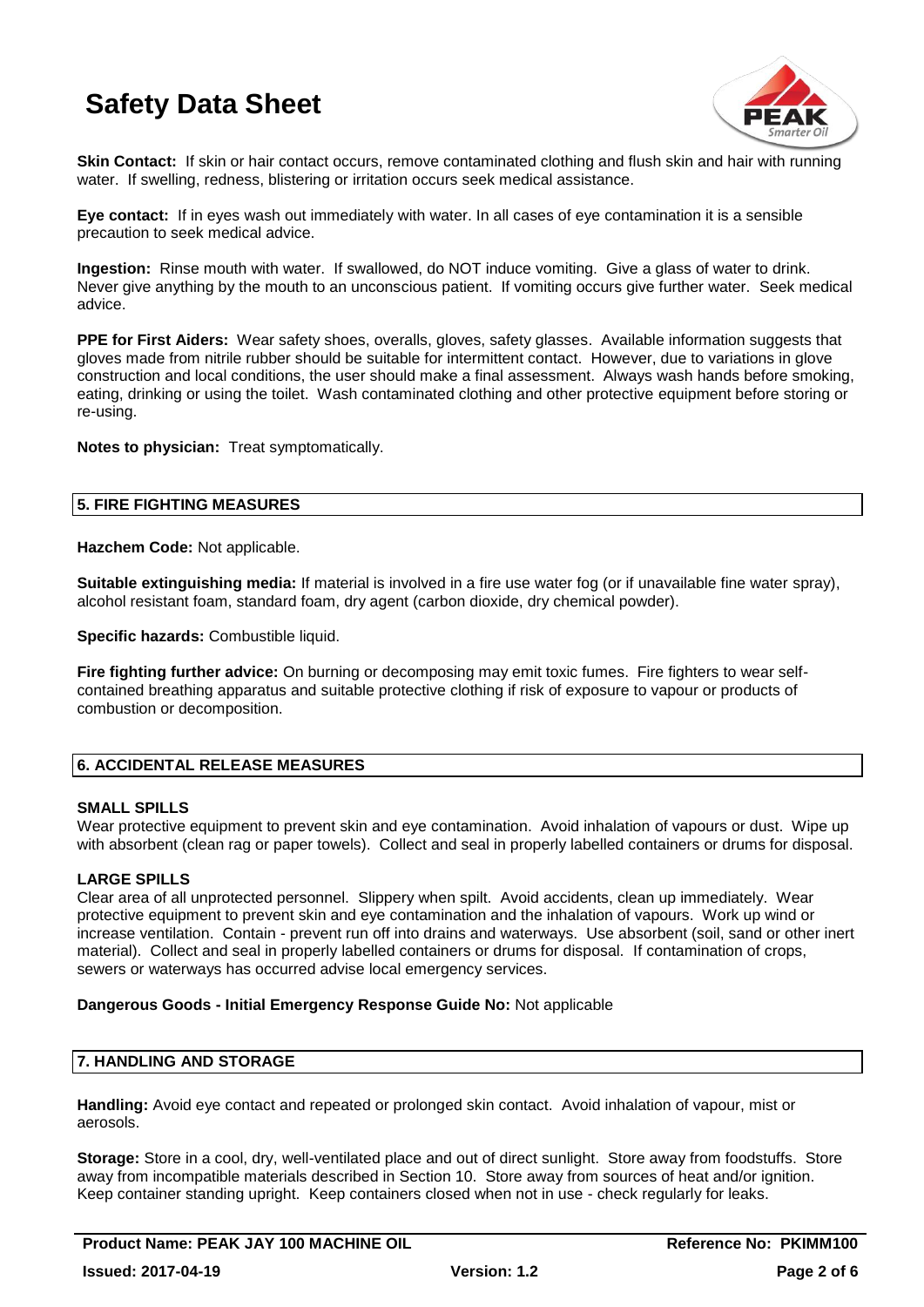

Classified as a C2 (COMBUSTIBLE LIQUID) for the purpose of storage and handling, in accordance with the requirements of AS 1940. Refer to State Regulations for storage and transport requirements.

# **8. EXPOSURE CONTROLS / PERSONAL PROTECTION**

**National occupational exposure limits:** No value assigned for this specific material by Safe Work Australia.

**Biological Limit Values:** As per the "National Model Regulations for the Control of Workplace Hazardous Substances (Safe Work Australia)" the ingredients in this material do not have a Biological Limit Allocated.

**Engineering Measures:** Natural ventilation should be adequate under normal use conditions.

**Personal Protection Equipment:** SAFETY SHOES, OVERALLS, GLOVES, SAFETY GLASSES.

Personal protective equipment (PPE) must be suitable for the nature of the work and any hazard associated with the work as identified by the risk assessment conducted.

Wear safety shoes, overalls, gloves, safety glasses. Available information suggests that gloves made from nitrile rubber should be suitable for intermittent contact. However, due to variations in glove construction and local conditions, the user should make a final assessment. Always wash hands before smoking, eating, drinking or using the toilet. Wash contaminated clothing and other protective equipment before storing or re-using.

**Hygiene measures:** Keep away from food, drink and animal feeding stuffs. When using do not eat, drink or smoke. Wash hands prior to eating, drinking or smoking. Avoid contact with clothing. Avoid eye contact and repeated or prolonged skin contact. Avoid inhalation of vapour, mist or aerosols. Ensure that eyewash stations and safety showers are close to the workstation location.

### **9. PHYSICAL AND CHEMICAL PROPERTIES**

| Form:   | Liquid         |
|---------|----------------|
| Colour: | N Av           |
| Odour:  | Characterisitc |

**Solubility:** N Av **Specific Gravity:** N Av **Density:** 0.8760 g/mL @ 15°C **Relative Vapour Density (air=1):** N Av **Vapour Pressure (20 °C):** N Av **Flash Point (°C):** > 210 **Flammability Limits (%):** N Av **Autoignition Temperature (°C):** N Av **Melting Point/Range (°C):** N Av **Boiling Point/Range (°C):**<br> **pH:** N Av **pH:** N Av **Viscosity:** 100 cSt @ 40°C

(Typical values only - consult specification sheet)  $N Av = Not available, N App = Not applicable$ 

# **10. STABILITY AND REACTIVITY**

**Chemical stability:** This material is thermally stable when stored and used as directed.

**Conditions to avoid:** Elevated temperatures and sources of ignition.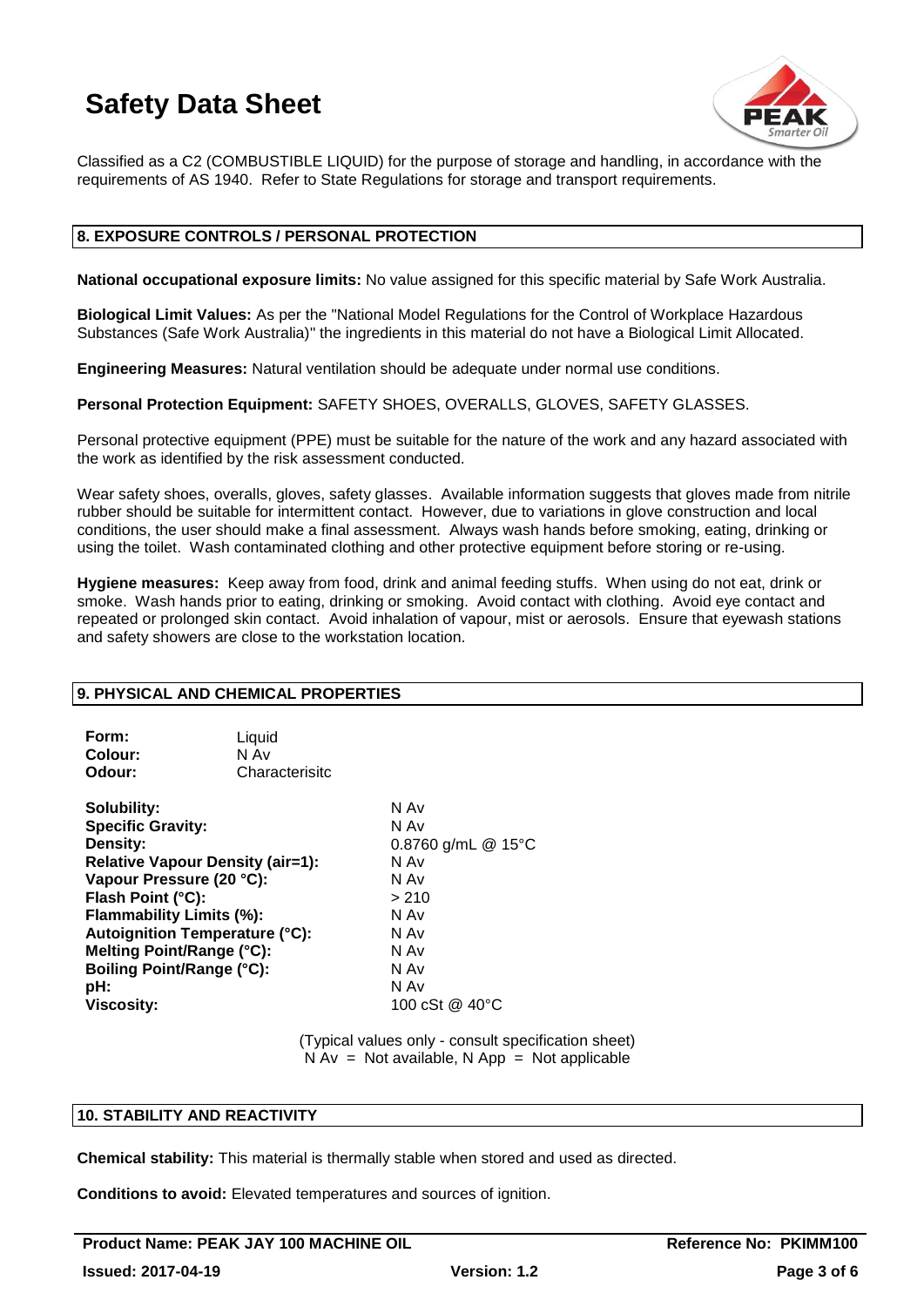

**Incompatible materials:** Oxidising agents.

**Hazardous decomposition products:** Oxides of carbon and nitrogen, smoke and other toxic fumes.

**Hazardous reactions:** No known hazardous reactions.

# **11. TOXICOLOGICAL INFORMATION**

No adverse health effects expected if the product is handled in accordance with this Safety Data Sheet and the product label. Symptoms or effects that may arise if the product is mishandled and overexposure occurs are:

### **Acute Effects**

**Inhalation:** Material may be an irritant to mucous membranes and respiratory tract.

**Skin contact:** Contact with skin may result in irritation.

**Ingestion:** Swallowing can result in nausea, vomiting and irritation of the gastrointestinal tract.

**Eye contact:** May be an eye irritant.

### **Acute toxicity**

**Inhalation:** This material has been classified as non-hazardous. Acute toxicity estimate (based on ingredients): LC50 > 20.0 mg/L for vapours or LC50 > 5.0 mg/L for dust and mist or LC50 > 20,000 ppm for gas

**Skin contact:** This material has been classified as non-hazardous. Acute toxicity estimate (based on ingredients): >2,000 mg/Kg bw

**Ingestion:** This material has been classified as non-hazardous. Acute toxicity estimate (based on ingredients): >2,000 mg/Kg bw

**Corrosion/Irritancy:** Eye: this material has been classified as not corrosive or irritating to eyes. Skin: this material has been classified as not corrosive or irritating to skin.

**Sensitisation:** Inhalation: this material has been classified as not a respiratory sensitiser. Skin: this material has been classified as not a skin sensitiser.

**Aspiration hazard:** This material has been classified as non-hazardous.

**Specific target organ toxicity (single exposure):** This material has been classified as non-hazardous.

### **Chronic Toxicity**

**Mutagenicity:** This material has been classified as non-hazardous.

**Carcinogenicity:** This material has been classified as non-hazardous.

**Reproductive toxicity (including via lactation):** This material has been classified as non-hazardous.

**Specific target organ toxicity (repeat exposure):** This material has been classified as non-hazardous.

# **12. ECOLOGICAL INFORMATION**

Avoid contaminating waterways.

**Acute aquatic hazard:** This material has been classified as non-hazardous. Acute toxicity estimate (based on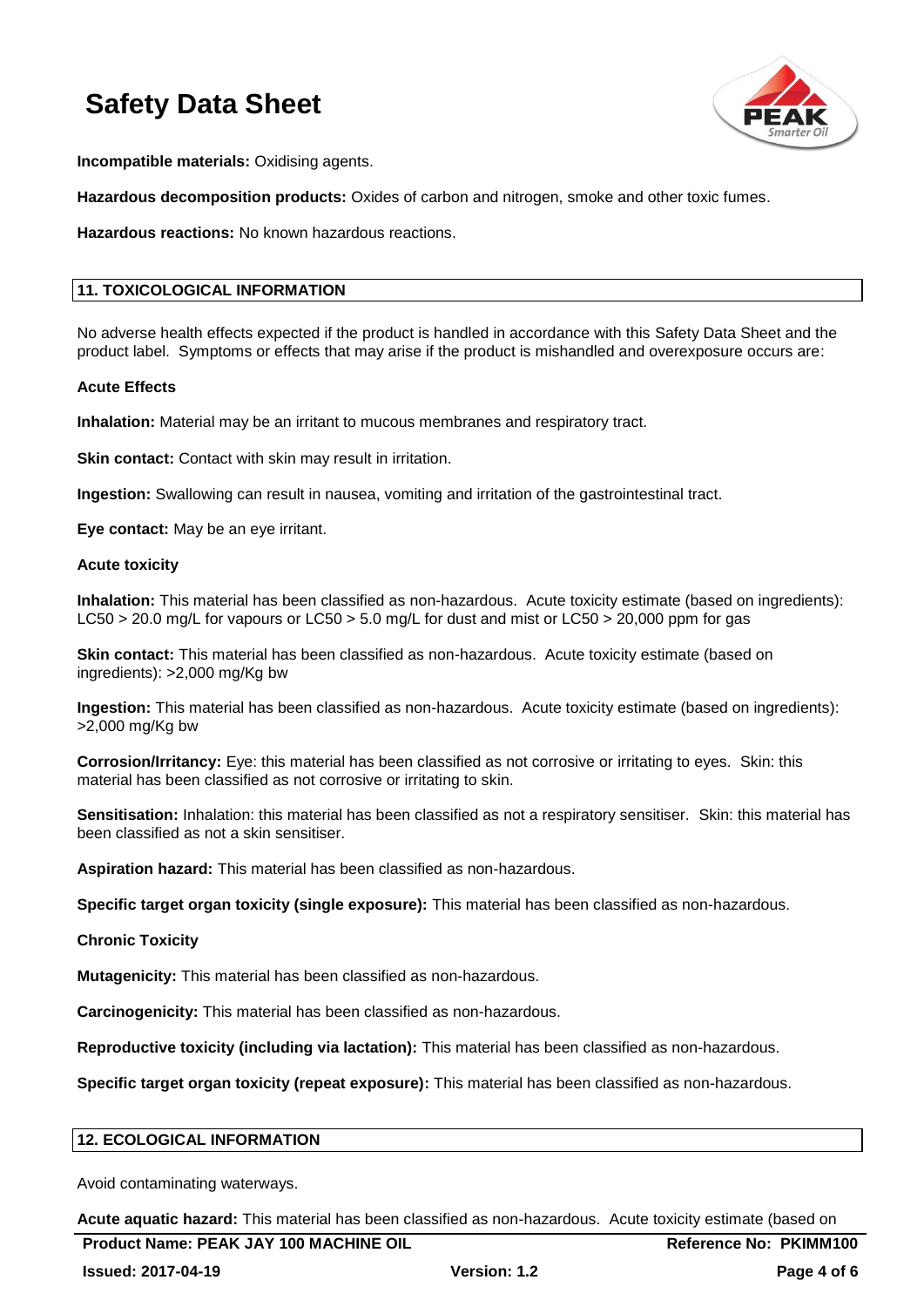

ingredients): >100 mg/L

**Long-term aquatic hazard:** This material has been classified as non-hazardous. Non-rapidly or rapidly degradable substance for which there are adequate chronic toxicity data available OR in the absence of chronic toxicity data, Acute toxicity estimate (based on ingredients): >100 mg/L, where the substance is not rapidly degradable and/or BCF  $<$  500 and/or log K<sub>ow</sub>  $<$  4.

**Ecotoxicity:** No information available.

**Persistence and degradability:** No information available.

**Bioaccumulative potential:** No information available.

**Mobility:** No information available.

### **13. DISPOSAL CONSIDERATIONS**

Persons conducting disposal, recycling or reclamation activities should ensure that appropriate personal protection equipment is used, see "Section 8. Exposure Controls and Personal Protection" of this SDS.

If possible material and its container should be recycled. If material or container cannot be recycled, dispose in accordance with local, regional, national and international Regulations.

### **14. TRANSPORT INFORMATION**

### **ROAD AND RAIL TRANSPORT**

Not classified as Dangerous Goods by the criteria of the "Australian Code for the Transport of Dangerous Goods by Road & Rail" and the "New Zealand NZS5433: Transport of Dangerous Goods on Land".

### **MARINE TRANSPORT**

Not classified as Dangerous Goods by the criteria of the International Maritime Dangerous Goods Code (IMDG Code) for transport by sea.

### **AIR TRANSPORT**

Not classified as Dangerous Goods by the criteria of the International Air Transport Association (IATA) Dangerous Goods Regulations for transport by air.

# **15. REGULATORY INFORMATION**

# **This material is not subject to the following international agreements:**

Montreal Protocol (Ozone depleting substances) The Stockholm Convention (Persistent Organic Pollutants) The Rotterdam Convention (Prior Informed Consent) Basel Convention (Hazardous Waste) International Convention for the Prevention of Pollution from Ships (MARPOL)

### **This material/constituent(s) is covered by the following requirements:**

• All components of this product are listed on or exempt from the Australian Inventory of Chemical Substances (AICS).

• All components of this product are listed on or exempt from the New Zealand Inventory of Chemical (NZIoC).

| <b>16. OTHER INFORMATION</b> |  |  |
|------------------------------|--|--|
|                              |  |  |

**Product Name: PEAK JAY 100 MACHINE OIL CONSUMING Reference No: PKIMM100**